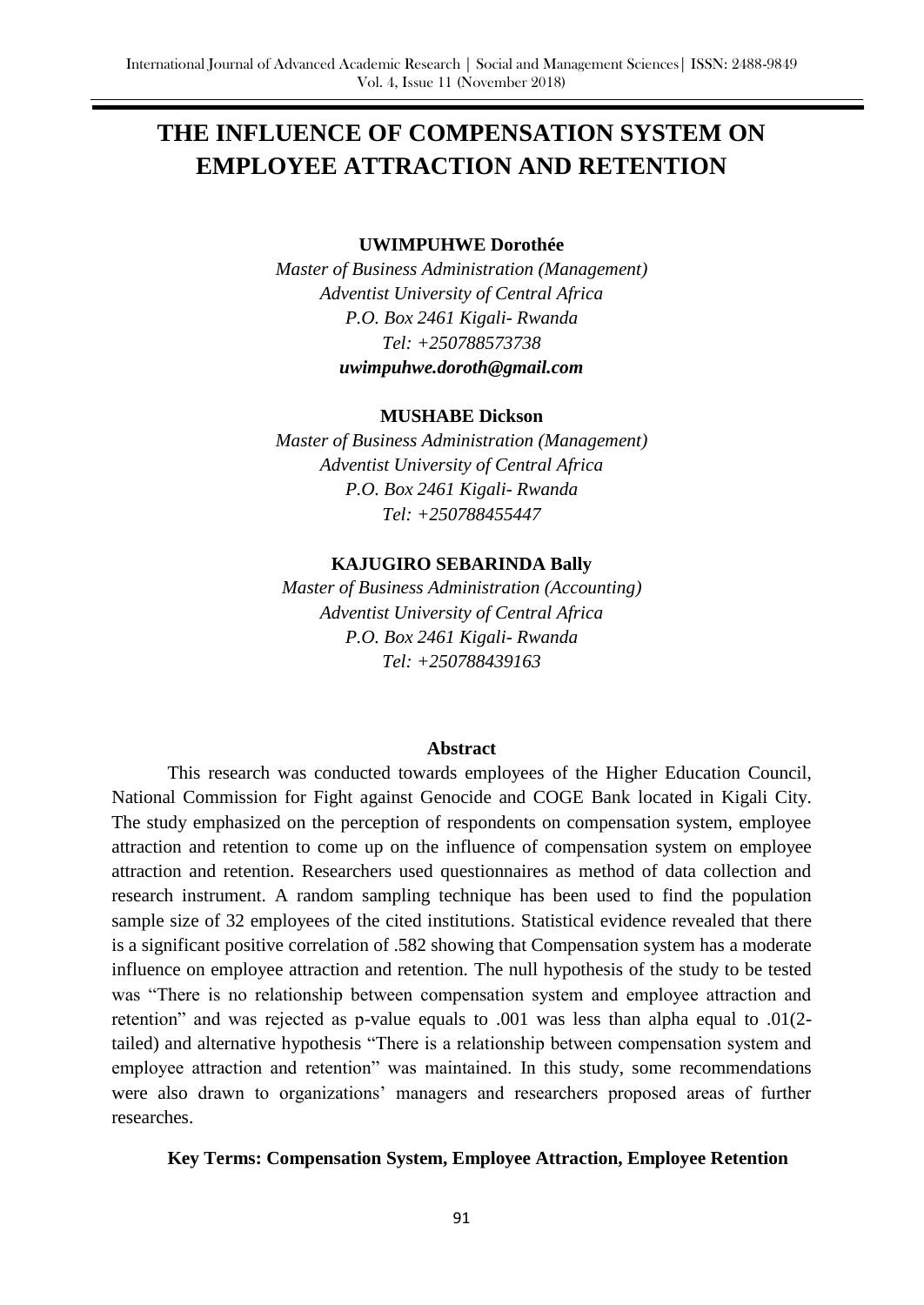#### **INTRODUCTION**

Employees are organizations' key resources and the success or failure of organizations center on the ability of the employers to attract, retain, and reward appropriately talented and competent employees (Armstrong, 2003). Most times, when organizations make enormous efforts to attract handfuls of employees and sustain them in the organization, compensation plays a significant role in attracting and retaining good employees especially those who give outstanding performance or unique skill which is indispensable to the organization (Lawler, 1990). Compensation is therefore considered as the most important factor for attracting and retaining the talent employees (Willis, 2000).

In past studies, Allen, Shore and Griffeth (2003) reported that employers have to differentiate themselves from others through their compensation strategy in order to attract and retain quality employees. An organization's ability to attract and retain staff is the two essential components of talent sustainability even though it has become increasingly more difficult for organizations to hire and retain qualified talent (Cotton & Tuttle, 1986). Compensation not only consists of financial but also non-financial rewards (Milkovich, Newman, & Gerhart, 2010).

#### **Problem Statement**

Referring to Amos and Weathington (2008) point of view, one of the biggest challenges for any organization is its ability to hire and retain staff. Both private and public sector organizations are experiencing this problem. Identifying factors that influence staff attraction and retention and then developing strategies to attract quality talent and to increase employee retention is essential. According to the researchers' point of view, compensation is the main factor. However, Ling (2010) revealed that most of the researches that were conducted focused on financial compensation as wages, salary, bonuses, allowances, commissions which are used to keep, retain, and attract employees in a company and the impact of non-financial compensation was not given due consideration.

From the literature, it has been found that only few organizations are aware about the aspects of non-financial compensation. There are only few researches conducted on nonfinancial compensation (Adeoti, & Isiaka, 2006; Bari, Arif & Shoaib, 2013; Nyaga, 2015; Tan, 2009). For this reason, some organizations are not able to apply the reward system which includes non-financial compensations as they do not have the awareness and knowledge of non-financial compensation and the impact it has on the company (Yousaf, Latif, Aslam, & Saddiqui, 2014) in general and on employee attraction and retention in particular (Researchers' assumption). This clearly explains the need for researchers to conduct this study on the influence of not only financial compensation but also non-financial compensation on employee attraction and retention as a way of filling this research gap and come up with providing a solution to such earlier cited organizations challenges.

#### **Objectives of the Study**

The main objective of this study was to identify the influence of compensation system on employee attraction and retention. Specifically, the study seeks to:

1. Evaluate the perception of employees on financial compensation.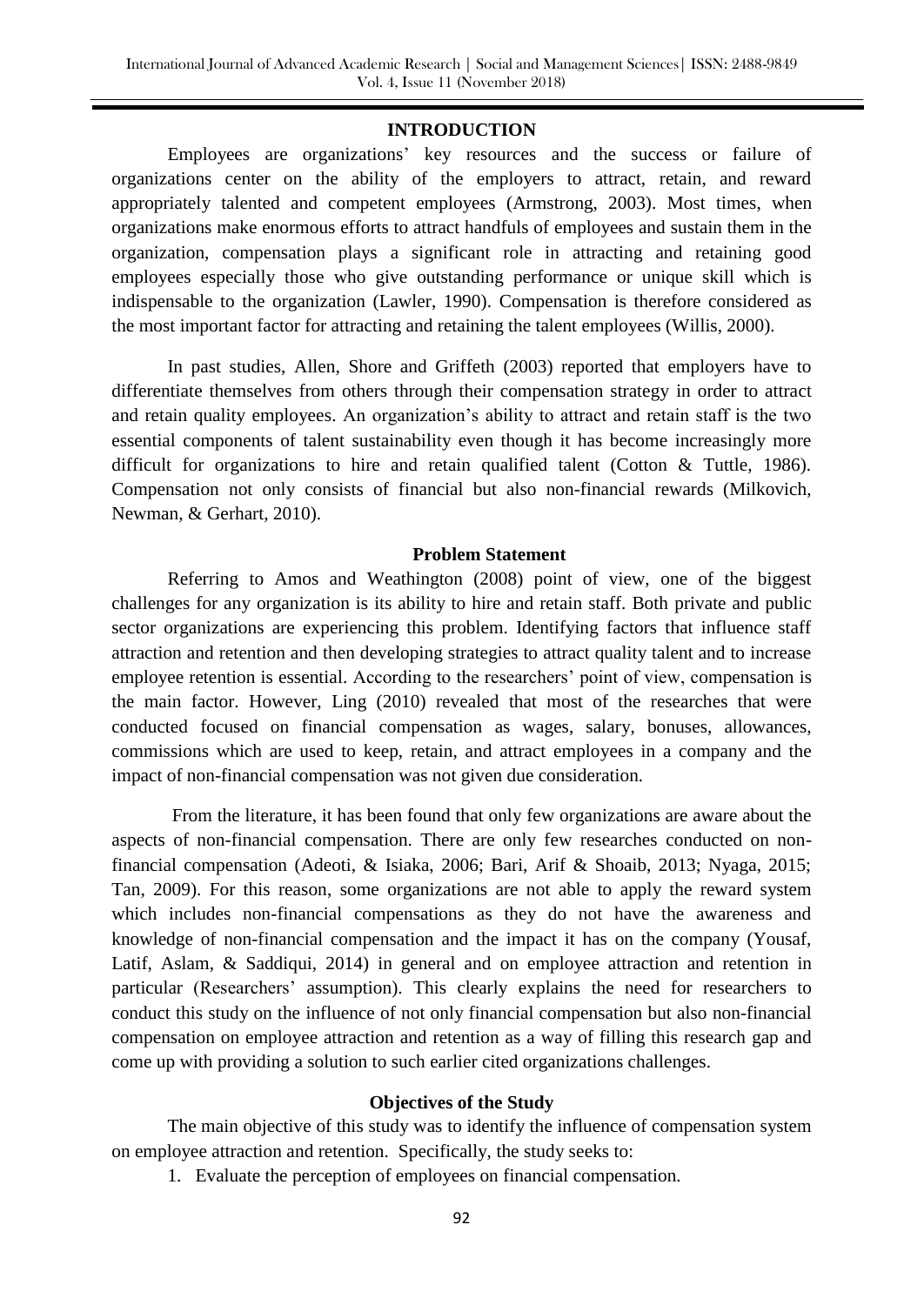- 2. Evaluate the perception of employees on non- financial compensation.
- 3. Examine the perception of employees on employee attraction.
- 4. Examine the perception of employees on employee retention.
- 5. Assess if there is a relationship between compensation system and employee attraction and retention.

### **Research Hypotheses**

While conducting this research, the null hypothesis to be tested was as follows:

HO: There is no relationship between compensation system and employee attraction and retention.

The alternative hypothesis was:

H1: The relationship between compensation system and employee attraction and retention is significant.

### **Justification of the Study**

The reason for conducting this study was to determine if compensation system plays significant role in influencing employee attraction and retention in an organization. The study further identified that financial and non- financial compensation have influence on employee attraction and retention. Therefore, strategic interventions can be put in place by managers and leaders to ensure that skilled and talent employees are attracted, hired, and retained through adequate strategic compensation system.

### **Conceptual Framework**

The conceptual framework in figure one bellow illustrates variables required for investigation. It comprises two variables, dependent variables in the right side which are employee attraction and employee retention while in the left side there is independent variable which is compensation system with its sub-variables financial and non- financial compensation.

### *Figure 1***: Conceptual Framework**



### **REVIEW OF RELATED LITERATURE**

The review of related literature describes the key concepts and reviews theories extracted from different books, electronic sources, journal and other publications that are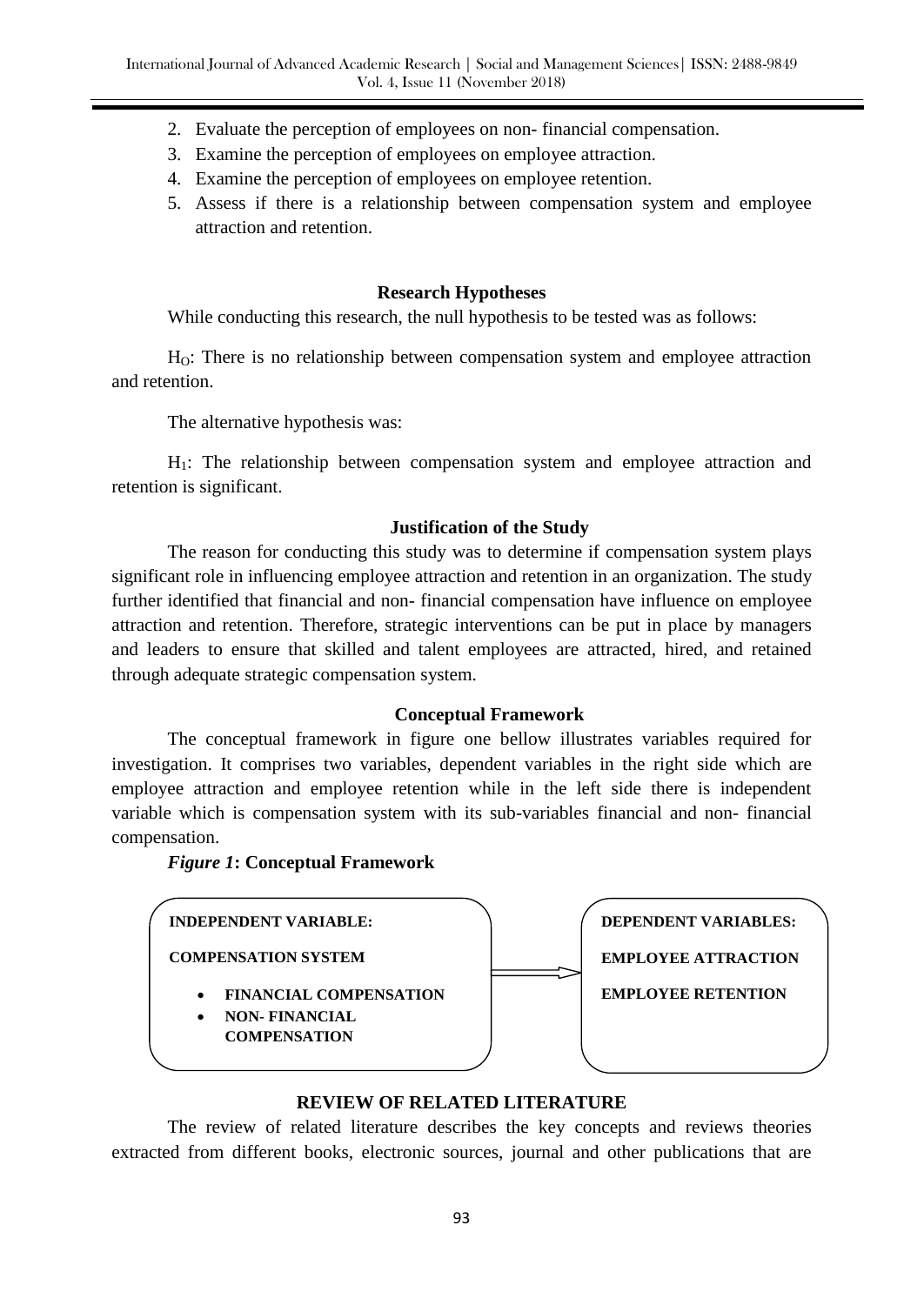supportive to researchers' topic. It gives an overview of compensation system, employee attraction and employee retention.

#### **Compensation System**

A compensation system is a system that is designed to determine amount of pay given to an employee in return for their contribution to production (Erasmus *et al.,* 2001). Compensation plays an important role in determining the commitment levels of employees and their retention even if it is one of the crucial issues as far as attracting and keeping talent in organizations is concerned (Willis, 2000). Competitive compensation packages are imperative. Employers must know how the compensation they offer for critical positions are compared with compensation for similar positions at other organizations in the sieved market (Gering & Conner, 2002). Thus, organization that offered high compensation package is compared to others with a large numbers of candidates applying for induction and have lower turnover rate. Moreover, with high compensation package organizations also create culture of excellence (Lawler, 1990). In this review of related literature, compensation packages are explained in terms of financial and non-financial compensations as illustrated bellow.

### **Financial Compensation**

Financial compensation/reward is one of the basic types of extrinsic monetary rewards which cover the basic needs of income to survive (to pay bills), a feeling of stability and consistency (the job is secure), and recognition (my workplace values my skills). According to Smith (2001), money brings the workers in the organization and companies having objective to retain their valuable employee performance pay is considered important factor for it (Brannick, 1999). Fair wages are the foundation element of the implied and contractual bond between employers and employees, the underlying supposition being that money can persuade behavior (Parker & Wright, 2001).

Organizations often offer high pay packages i.e. stock options, special pay, retention pay, gain share pay, performance base pay and bonus etc. for attraction and retention of talented employees of the market. Wages is the key factor influencing in the employee attraction and retention, and play important role in the recruitment process (Williams & Dreher, 1992). In today's economic times, financial reward such as money is still the primary incentive that causes employee to do better work. The fundamental hypothesis is that money influences employee behavior through shaping their attitudes. Therefore, wages influence the attraction and retention of the workforce (Parker & Wright, 2001). However, most experts agree that money is not the long-term answer for hiring, especially for keeping high skilled employees (Leinfuss , 1998).

### **Non-financial Compensation**

Non-financial compensation is also known as non-profits rewards. Nowadays, a lot of employees do not seek for financial compensation alone. They also prefer non-financial compensation for example, training opportunities, job challenges, opportunity to be promoted, recognition and conducive working environment (Son, 2015). According to Ryan and Deci (2000), non-monetary types of compensation can be very meaningful to employees and very motivating for performance improvement and creative use of personalized non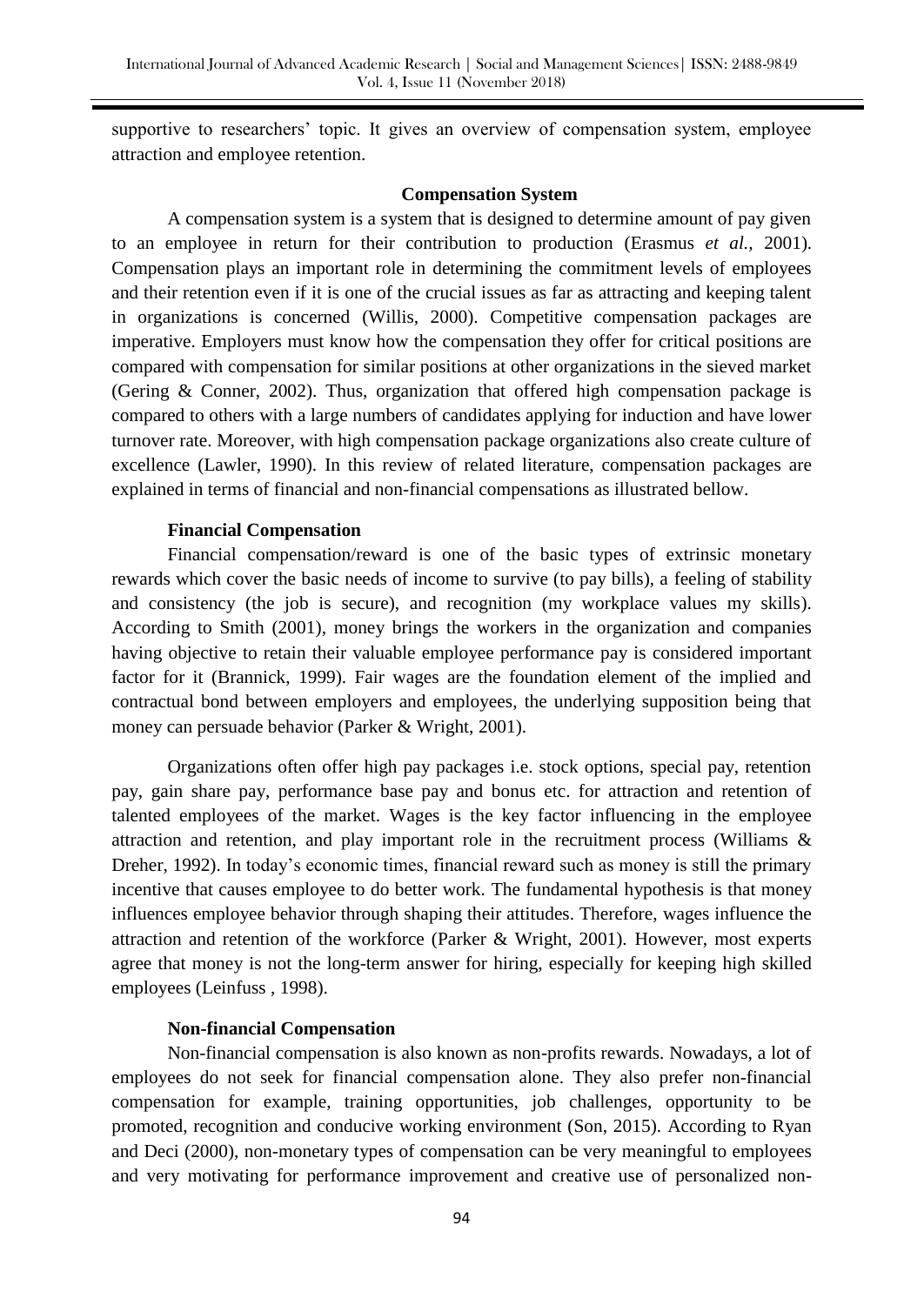monetary rewards reinforces positive behaviors and improves employee retention and performance.

Companies must consider the non-financial benefits that can be rewarded to their employees. Employees will therefore continuously serve the company if the company pays attention to their needs and welfare. Hence, providing compensation which includes financial and non-financial rewards is one way to retain employees in the organization. Most researchers agree that non-financial compensation can retain employees even though it may not be the main reason for the employees to stay (Tan, 2009).

#### **Employee Attraction**

The attraction of applicants is an important component to an organization's overall success (Chapman, Uggerslev, Carrol, Piasentin, & Jones, 2005). As such, recruitment is extremely important because, through it, applicants learn about organization, which ultimately influences their job choice decisions. Applicants' attraction to the organization is influenced by job and organizational related characteristics during recruitment process (Boswell, Roehling, LePine, & Moynihan, 2003). Thus, information presented to applicants during recruitment including rewards is critical because applicants make inference about specific job aspects based on larger scale facts that they are given (Rynes & Cable, 2003).

At specific vacancy characteristics, pay level is one that stands out as being important to most applicants (Williams & Dreher, 1992). Pay is considered one of the most effective and important job attributes in determining applicants' attraction to the organization (Saks, Wiesner & Summers, 1996). In fact, prior work suggests salary predicts job choice decision better than attitude about organization (Aiman- Smith, Bauer & Cable, 2001). In examining specific pay preferences, Cable and Judge (1994) found that students preferred organizations with high rather than low pay, flexible rather than fixed benefits, individual rather than team based pay, and fixed rather than variable pay. Thus, attracting employees is likely to be most effective if strategic methods are used to manipulate those characteristics of the job and the organization in order to make them the most appealing to applicants (Rynes & Cable, 2003).

Employee benefits also influence applicants' attraction. As a form of noncash compensation, by offering a large amount of benefits a company can compensate for moderate salaries (Casper & Buffardi, 2004). In support of this, Browne (1997) showed that potential employees, including men and women from different cultures, were willing to accept lower salaries if benefits of importance to individual also were offered. Research shows that companies with flexible benefits are able to fill open positions quicker than those without flexibility, suggesting that benefits offered to indeed affect the attraction of applicants to the job (Barber & Bretz, 2000).

#### **Employee Retention**

Retention is a complex concept and there is no single recipe for keeping employees with a company. In literature, retention has been viewed as an obligation to continue to do business or exchange with a particular company on an ongoing basis (Zineldin, 2000). Studies have indicated that retention is driven by several key factors which ought to be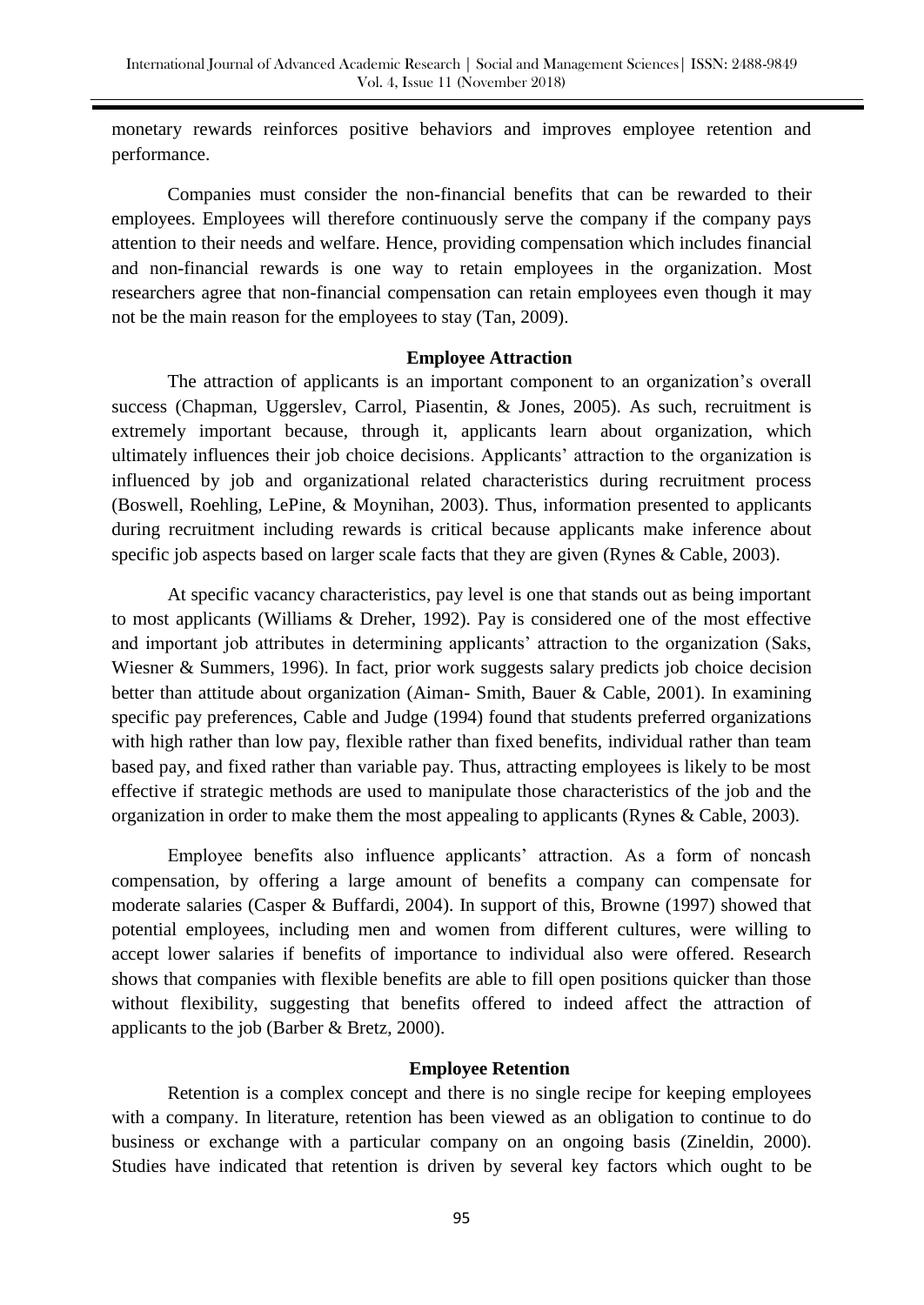managed congruently: organizational culture, communication, strategy, pay and benefits, flexible work schedule and career development systems (Logan, 2000).

Researchers also found that human resource management practices in compensation and rewards, job security, training and developments, supervisor support culture, work environment and organization justice can help to reduce absenteeism, employee retention and better quality work (Ichniowski, Shaw & Prennushi, 1997). Moreover, Fitz-enz (1990) also confirmed that only one factor is not responsible in management of employees' retention, but there are several factors influencing employees retention which need to be managed congruently i.e. compensation and rewards, job security, training and developments, supervisor support culture, work environment and organization justice etc. Accordingly, organization utilizes extensive range of human resource management factors influence in employee commitment and retention (Clarke, 2001).

According to Osteraker (1999), the employee satisfaction and retention are considered the cornerstone for success of organization. Van (2000) suggested that employee become more loyal and stay in the organization when they identify themselves within a group and contribute to the performance as a group. However, Gering and Conner (2002) believe that retaining good workers is critical to any organization. If an organization is not able to retain its employees, it will not be able to capitalize on human assets developed within the organization.

Literature and best practices indicate that, to some extent, if employers treat their employees as valued contributors, they tend to remain in the organization (Frost, 2001). It is therefore of great importance that organizations keep their employees satisfied to improve employee retention. DeYoung (2000) reveals in his studies that many organizations are facing challenges in the development of an employee retention strategy. Turnover rates are increasing in various organizations; if employees are unhappy with their organizations they tend to leave the organization (Schuler & Jackson, 2006).

In addition, a study by Mercer (2003) reports that employees will remain in an organization if they are fairly rewarded and also they may leave if they are poorly rewarded. Employees are likely to stay in organizations where they believe that their capabilities, contributions and efforts are appreciated (Davies, 2001). Gomez-Mejia, Balkin and Cardy (2004) also stated that internal equity and external equity should be observed in terms of remuneration if the compensation package is to be used as a retention strategy.

In an attempt to ensure employees optimal performance and retention, organizations need to consider a variety of appropriate ways to reward the employees to get the desired results (Falola *et al*., 2014). It has been argued that the degree to which employees are satisfied with their job and their readiness to remain in an organization is a function of compensation packages and reward system of the Organization (Osibanjo *et al*., 2012). Employees' willingness to stay on the job largely depends on compensation packages of the organization (Armstrong, 2003).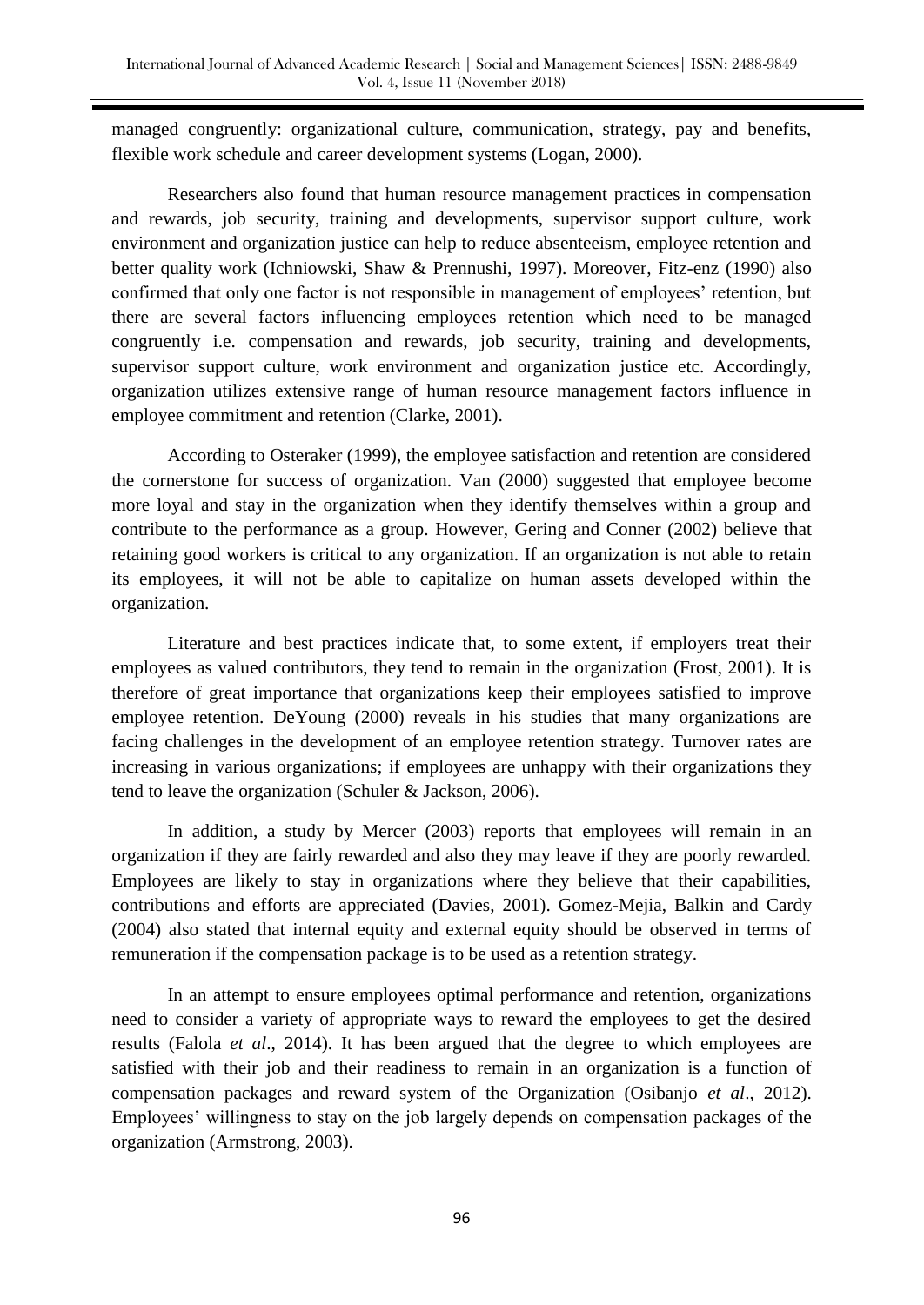### **RESEARCH METHODOLOGY**

In this study, research methodology details tools and techniques that were applied to investigate the influence of compensation system on the employee attraction and retention. This study is a correlation research design where researchers used statistical tables, mean, standard deviation, and Pearson correlation coefficient to interpret the data in order to measure and evaluate the perception of respondents on compensation system, employee attraction, and employee retention and to establish the relationship between compensation system and employee attraction and retention. The population was sampled from COGE Bank, National Commission for the Fight against Genocide and the Higher Education Council and the sample size was 32 employees selected by the use of a random sampling technique.

Researchers used structured questionnaires to collect data from respondents through closed questions (following Likert four point scales). To ensure the validity and reliability of the questionnaire, the lecturer of Human Resource Management course was consulted to find out whether or not the questions should enable researchers to achieve research objectives. All data collected from respondents were organized, edited, codified, and analyzed through the Statistical Package of Social Science (SPSS) using tables in a simplified way so as to meet specific requirements of the research and data analysis using mean, standard deviation, and correlation coefficient. The tables found were converted into Ms Excel tables to make the task much easier.

To evaluate the centre of distribution, a mean between 1.00- 2.50 is weak while that between 2.50- 4.00 is strong. Moreover, in evaluating the dispersion of data, a standard deviation below .5 indicates low dispersion of data (homogeneity) and that above .5 indicates big dispersion of data (heterogeneity) (Aggresti & Flanklin , 2009).

#### **RESULTS AND DISCUSSION**

The purpose of this research was to analyze the influence of compensation system on attraction and retention of employees. The study was conducted in three different institutions located in Kigali City which are the Higher Education Council, National Commission for Fight against Genocide and COGE Bank. In order to achieve research objectives, each of the 32 respondents was not only asked his/her perception on financial and non-financial **c**ompensation provided by his organization but also his/her perception on employee attraction and retention. The findings are presented and discussed as follows: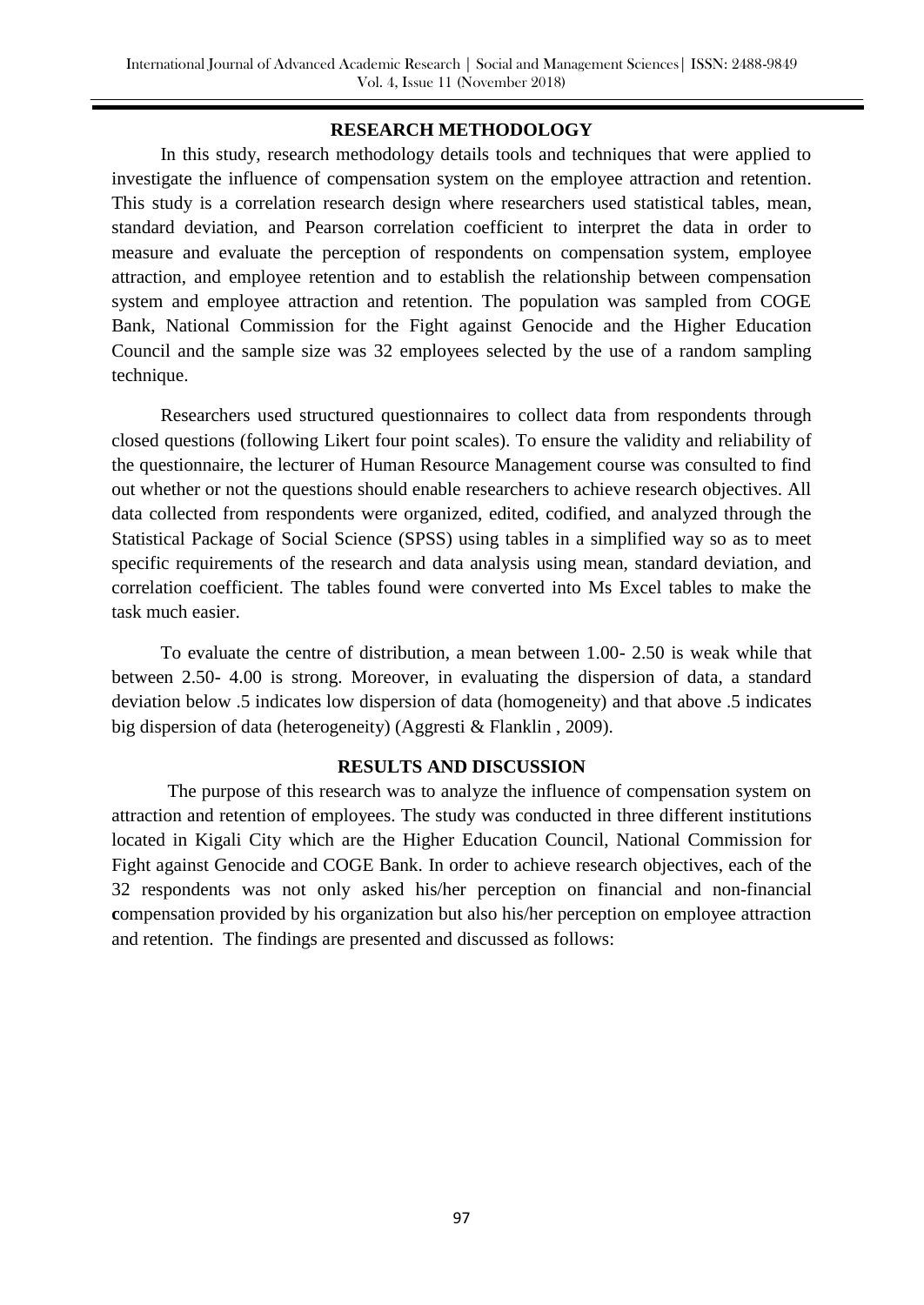| Categories                                                                               | N  | Mean   | <b>Std. Deviation</b> |
|------------------------------------------------------------------------------------------|----|--------|-----------------------|
| My salary satisfies my basic needs.                                                      | 32 | 2.5313 | .71772                |
| I am satisfied with the flexible benefits provided<br>by my organization.                | 32 | 2.6250 | .60907                |
| My salary is fair compared to my counterparts<br>in similar jobs in other organizations. | 32 | 2.7188 | .58112                |
| My salary is fair compared to my peers' within<br>my organization.                       | 31 | 3.0645 | .67997                |
| I will change my job in favor of a higher pay.                                           | 32 | 3.0938 | .73438                |
| I prefer fixed payment over variable pay.                                                | 32 | 2.8750 | .83280                |
| Valid N (list wise)                                                                      | 31 |        |                       |

### **Table 1: Perception of the Respondents on Financial Compensation**

Source: Primary data (2015)

The table above indicates that respondents agreed that there is financial compensation in their institutions. The first statement reveals a mean of 2.5313 indicating that respondents strongly agreed that their salary satisfy their basic needs. The second statement shows a mean of 2.6250 indicating that respondents strongly agreed that they are satisfied with the flexible benefits provided by their organization. The third one illustrates a mean of 2.7188 indicating that respondents strongly agreed that their salary is fair compared to their counterparts' in similar jobs in other organizations.

The fourth statement presents a mean of 3.0645 depicting those respondents were strongly satisfied that their salary is fair compared to their peers' within the same organization. The fifth statement portrays a mean of 3.0645 indicating that respondents strongly agreed that they would change their jobs in favor of a higher pay. The last one saying that respondents strongly prefer fixed payment over variable pay indicated a mean of 3.0645. The above observations indicate that the employees accepted that the financial compensation they get is fair. Referring to the standard deviation of each statement which is beyond .5, this reveals heterogeneity of data collected.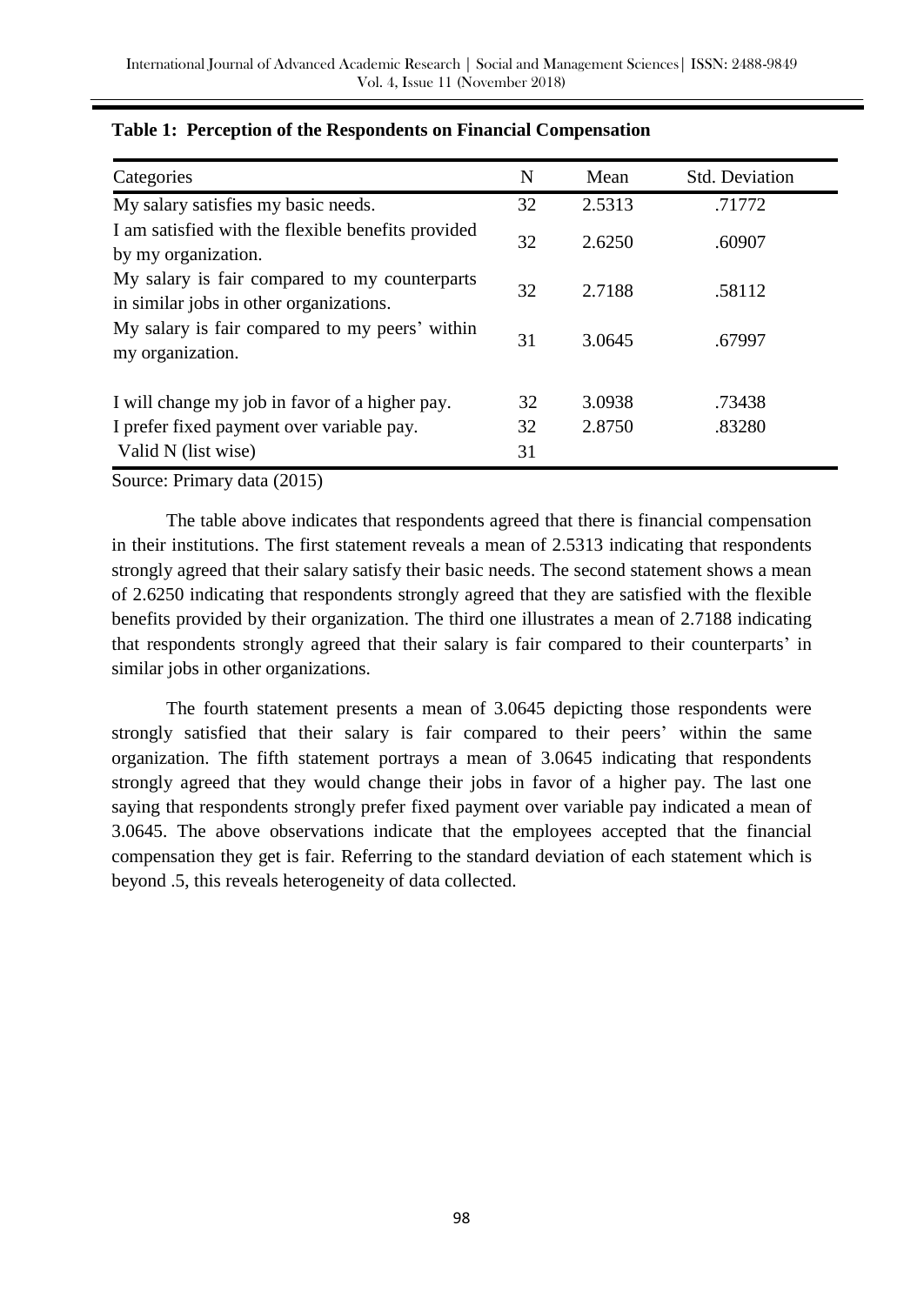| <b>Categories</b>                                      | N  | Mean   | Std.<br><b>Deviation</b> |
|--------------------------------------------------------|----|--------|--------------------------|
| I am interested in my job because there are strong     | 32 | 2.5313 | .84183                   |
| promotion opportunities.                               |    |        |                          |
| I am satisfied with the working conditions at my work  | 32 | 2.8125 | .64446                   |
| place.                                                 |    |        |                          |
| I am provided with career development opportunities.   | 30 | 2.8333 | .69893                   |
| There is job security in my organization.              | 31 | 2.9355 | .62905                   |
| I am recognized for the work I do for the organization | 32 | 2.8750 | .55358                   |
| My organization provides me non-financial rewards.     | 32 | 2.5313 | .80259                   |
|                                                        |    |        |                          |
| Valid N (listwise)                                     | 29 |        |                          |

### **Table 2: Perception of the Respondents on Non-Financial Compensation**

Source: Primary data (2015)

The assertions mentioned in the table above are meant to show how non- financial compensation can influence one's decision to choose which organization he/she can work for and remain there for a long time. As indicated in the table above, a mean of 2.5313 portrays how respondents are strongly interested in their jobs because there are strong promotion opportunities. However, there are some who were not attracted to the job due to promotion opportunities. The second assertion mentions that the employees were closely satisfied with the working conditions at their work place by a strong mean of 2.8125.

The third assertion depicts a mean of 2.8333 revealing that respondents strongly agreed that they were provided with career development opportunities. The fourth assertion shows a mean of 2.9355 indicating that respondents strongly agreed there is job security in their organization. The fifth assertion mentions that the respondents strongly agreed they were recognized for the work they do for the organization by a mean of 2.8750. The sixth assertion indicates that respondents strongly agreed their organizations provided them with non-financial rewards with a mean of 2.5313. As all standard deviations in the table are exceeding .5, this explains that all answers provided by respondents were heterogeneous.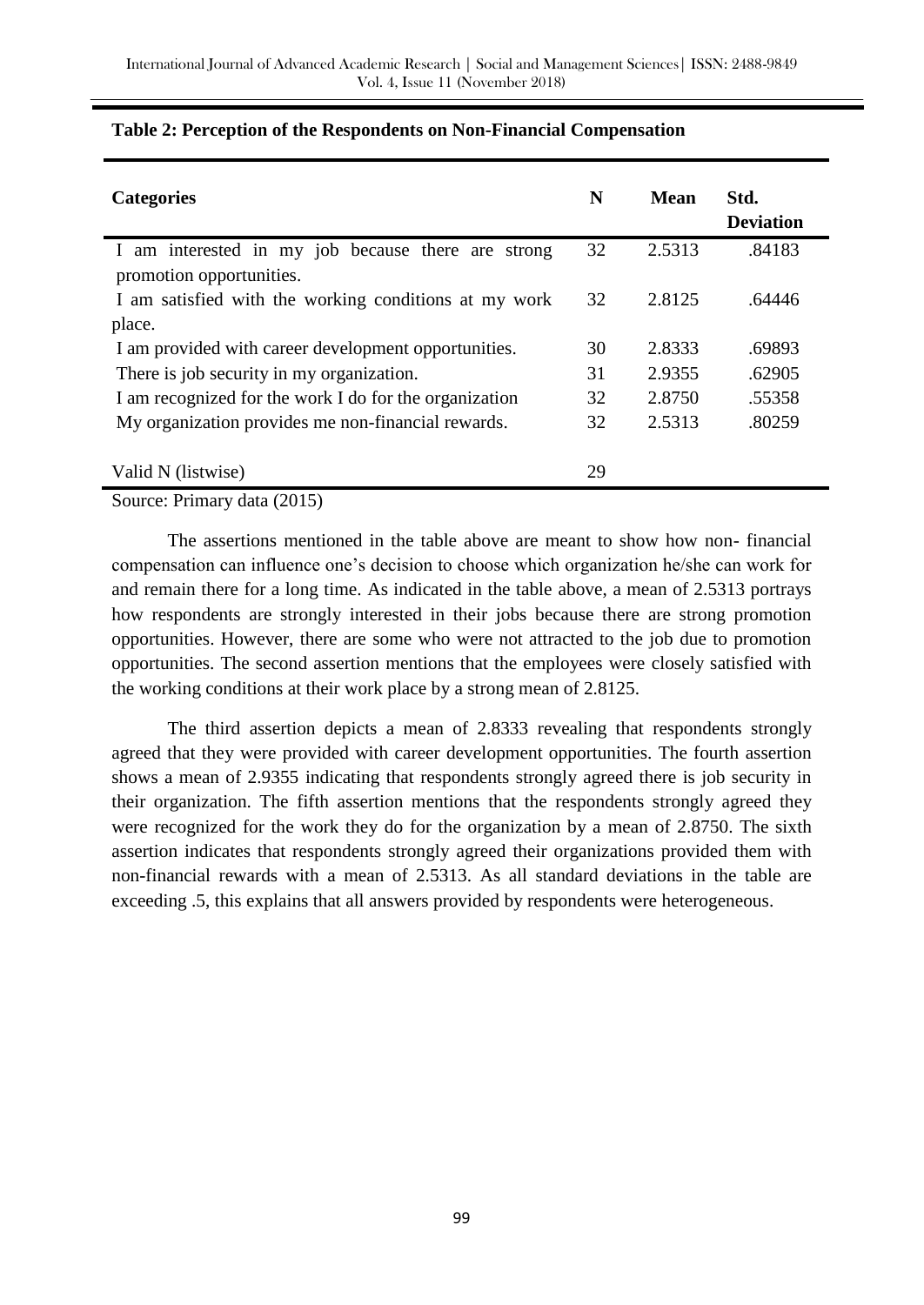|                                                                                                               |    |           | Std.      |
|---------------------------------------------------------------------------------------------------------------|----|-----------|-----------|
| Categories                                                                                                    | N  | Mean      | Deviation |
| I was attracted to the job because of the higher pay offered.                                                 |    | 32 2.2813 | .72887    |
| I was attracted to the job because of its flexible benefits.                                                  |    | 32 2.4375 | .75935    |
| I was attracted to the job because of its individual pay rather than team<br>based pay.                       |    | 32 2.4688 | .80259    |
| I was attracted to the job because of its conducive work life.                                                |    | 32 2.8750 | .60907    |
| I was attracted to the job because of the organization's reputation.                                          |    | 32 2.9375 | .56440    |
| I was attracted to the job because of its strong and fair opportunities for<br>growth and career development. |    | 31 2.7742 | .61696    |
| I was attracted to the job because of its quality of work climate.                                            |    | 32 2.9062 | .46555    |
| Valid N (listwise)                                                                                            | 31 |           |           |

### **Table 3: Perception of the Respondents on Employee Attraction**

Source: Primary data (2015)

The table above shows the respondents' perception on how compensation system motivated them to work for their organizations as follows:

In the first assertion, respondents weakly agreed that they were attracted to the job because of the higher pay offered which is revealed by a mean of 2.2813. In the second assertion, they weakly agreed that they were attracted to the job because of its flexible benefits with a mean of 2.437. In the third one, they weakly agreed that they were attracted to the job because of its individual pay rather than team based pay with a mean of 2.4688. Contrary to the previous assertions, the fourth one shows that respondents strongly agreed they were attracted to the job because of its conducive work life with a strong mean of 2.8750.

The fifth assertion portrays that respondents strongly agreed they were attracted to the job because of the organization's reputation with a strong mean of 2.9375. The sixth one depicted that those respondents strongly agreed they were attracted by the job because of its strong and fair opportunities for growth and career development with a strong mean of 2.7742. Finally, respondents strongly agreed that they were attracted by the job because of its quality of work climate supported by a strong mean of 2.9062.

Regarding the standard deviations as illustrated in the cited table, only the seventh assertion reveals homogeneous data collected from respondents with a standard deviation of .46555 which is under .5 while the remaining ones indicate heterogeneous data as they are beyond .5. In view of the above observations, some of the respondents were attracted to their jobs by different factors and compensation to some extent.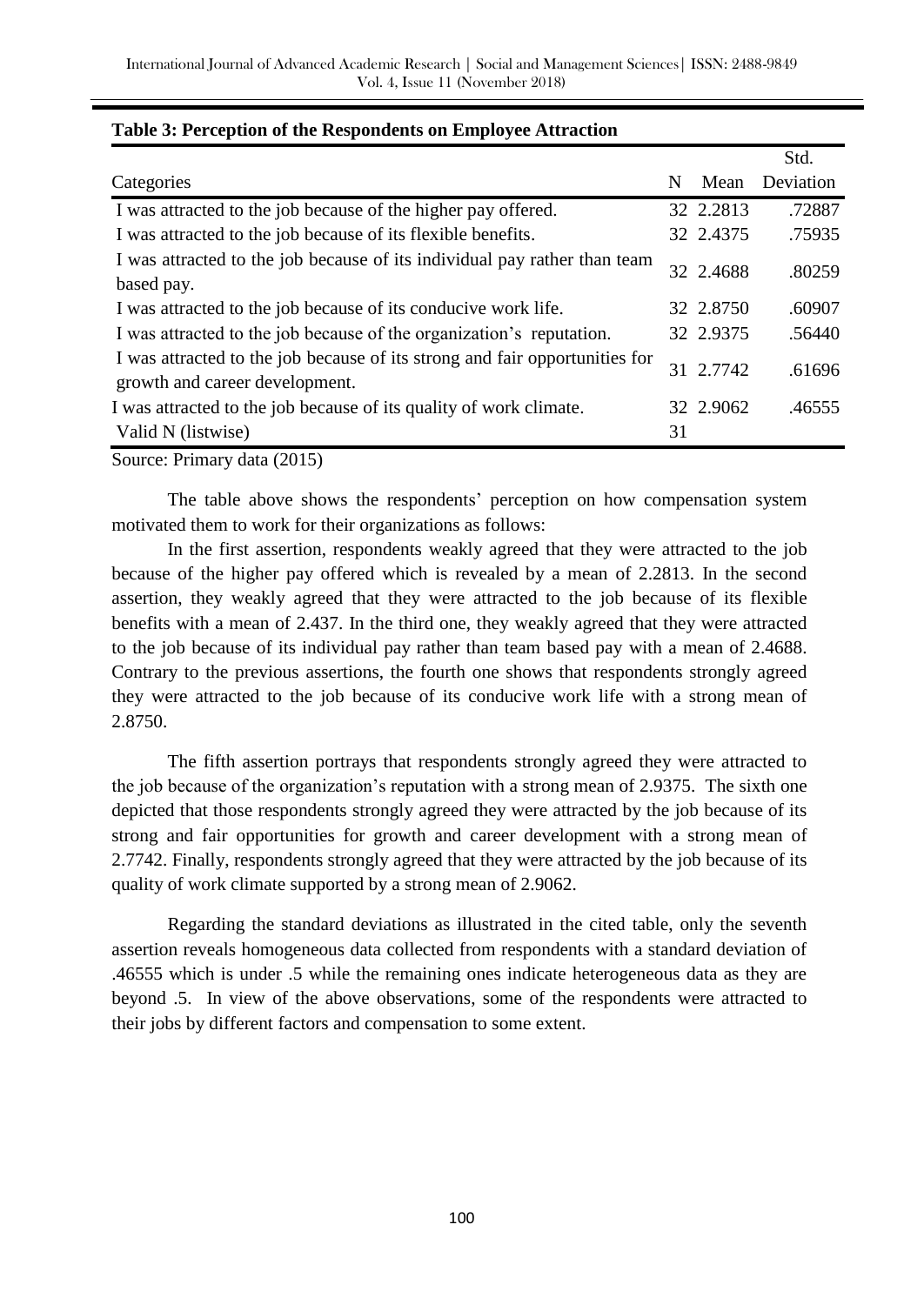|                                                                                                                           |    |        | Std.      |
|---------------------------------------------------------------------------------------------------------------------------|----|--------|-----------|
| Categories                                                                                                                | N  | Mean   | Deviation |
| Is your retention in the organization influenced by the higher pay<br>offered?                                            | 32 | 2.3125 | .73780    |
| Is your retention in the organization motivated by the flexible<br>benefits?                                              | 32 | 2.2812 | .68318    |
| Is your retention in the organization due to the large amount of<br>non-cash benefits given to compensate the low salary? | 32 | 2.4063 | .75602    |
| Has the work life contributed to your retention in the organization?                                                      | 32 | 3.0312 | .59484    |
| Does the organizational reputation motivate you to continue<br>working for it?                                            | 32 | 3.0313 | .59484    |
| and fair opportunities for career<br>Do strong<br>growth and                                                              |    |        |           |
| development influence your decision to continue working for the<br>organization?                                          | 32 | 2.7500 | .71842    |
| Valid N (listwise)                                                                                                        | 32 |        |           |
|                                                                                                                           |    |        |           |

#### **Table 4: Perception of the Respondents on Employee Retention**

Source: Primary data (2015)

The respondents' views on what motivates them to stay with the organization for long time are captured in the table above and the results are explained as follows:

The first statement shows that respondents weakly agreed their retention in the organization is influenced by the higher pay offered which is explained by a weak mean of 2.3125. In addition, they weakly agreed that their retention was motivated by flexible benefits revealed in a weak mean of 2.2812. Furthermore, those respondents weakly agreed that their retention was due to the large amount of non-cash benefits given to compensate the low salary showed by a weak mean of 2.4063. However, they strongly agreed that their retention was a result of work life illustrated by a strong mean of 3.0312. Moreover, they strongly agreed that organizational reputation was a motivation for them to continue working for their organizations indicated by a mean of 3.0313. Finally, respondents strongly agreed that strong and fair opportunities for career growth and development influenced their decision to continue working for their organizations remarked by a strong mean of 2.7500.

Besides mean results, all the standard deviations within the table were above .5 which portrays heterogeneity of answers collected from respondents. Overall, the analysis shows that to some extent, a competitive compensation system plays a role in organizations' ability to retain its best, talented, and highly qualified employees.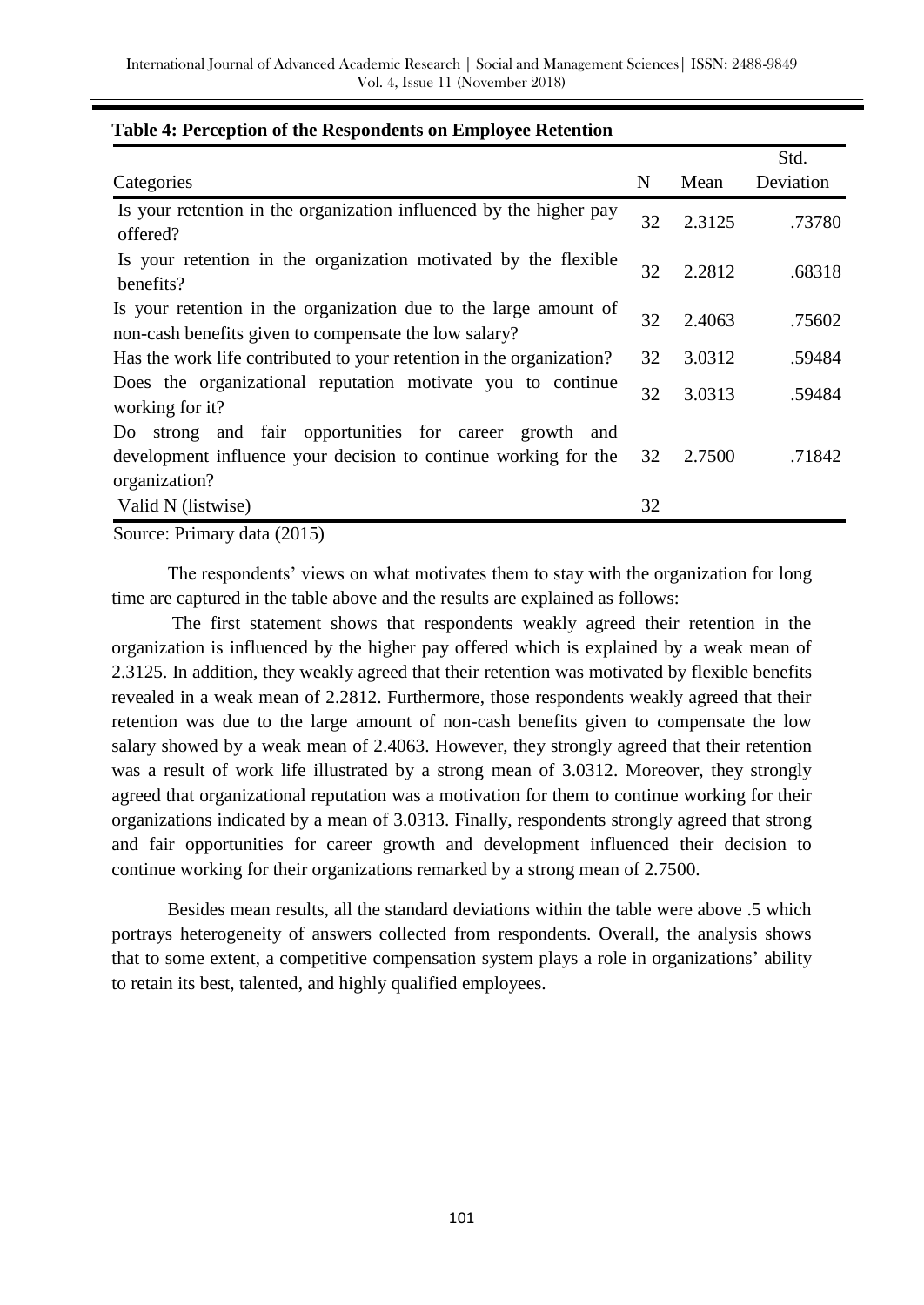| Table 5: Correlation                    |                            |                     |                            |
|-----------------------------------------|----------------------------|---------------------|----------------------------|
|                                         |                            |                     | <b>Employee attraction</b> |
|                                         |                            | Compensation system | and retention              |
|                                         |                            |                     |                            |
| Compensation system Pearson Correlation |                            |                     | $.582$ **                  |
|                                         | $Sig. (2-tailed)$          |                     | .001                       |
|                                         | N                          | 28                  | 27                         |
| <b>Employee attraction</b>              | <b>Pearson Correlation</b> | $.582***$           |                            |
| and retention                           | $Sig. (2-tailed)$          | .001                |                            |
|                                         | N                          | 27                  | 31                         |

# **Table 5: Correlation**

\*\*. Correlation is significant at the 0.01 level (2-tailed).

The null hypothesis of the study to be tested was "There is no relationship between compensation system and employee attraction and retention". While examining the correlation between compensation system and employee attraction and retention, the statistical evidence depicts that there is a significance relationship between those variables as Pearson Correlation Coefficient is .582 showing a Positive moderate Correlation as illustrated in the table 5. The null hypothesis is rejected as p-value equals to .001 is less than alpha equal to .01(2- tailed) and alternative hypothesis "There is a relationship between compensation system and employee attraction and retention" is maintained.

#### **Conclusion**

The general objective was to identify the influence of compensation system on employee attraction and retention. By calculating mean and standard deviation of the participants' responses to what attracted and influenced them to stay with their organizations, the study found out that there is a significant correlation of .582 showing that compensation system has a moderate influence on employee attraction and retention. Based on the presented results, researchers assert that compensation system plays to some extent a significant role in managing the attraction and retention of competent employees. Attracting qualified and competent staff by managers and maintain them is a fundamental means of achieving organizations' competitive edge.

#### **Recommendations to Organizations' Managers**

The salaries of employees need to be adjusted on timely basis, which will not only retain the present employees but will also attract competent and talented employees from other organizations. Moreover, there is a need for organizations to revise their benefits package by identifying those which have more influence on employee retention and replace them with those that are no longer relevant.

Organizations are required to conduct regular trainings for their employees. This would not only satisfy employees' growth and career development needs but also enhance employee retention. The organizations should also undertake research on why their employees leave them and improve on the identified areas that influence their employees to leave them.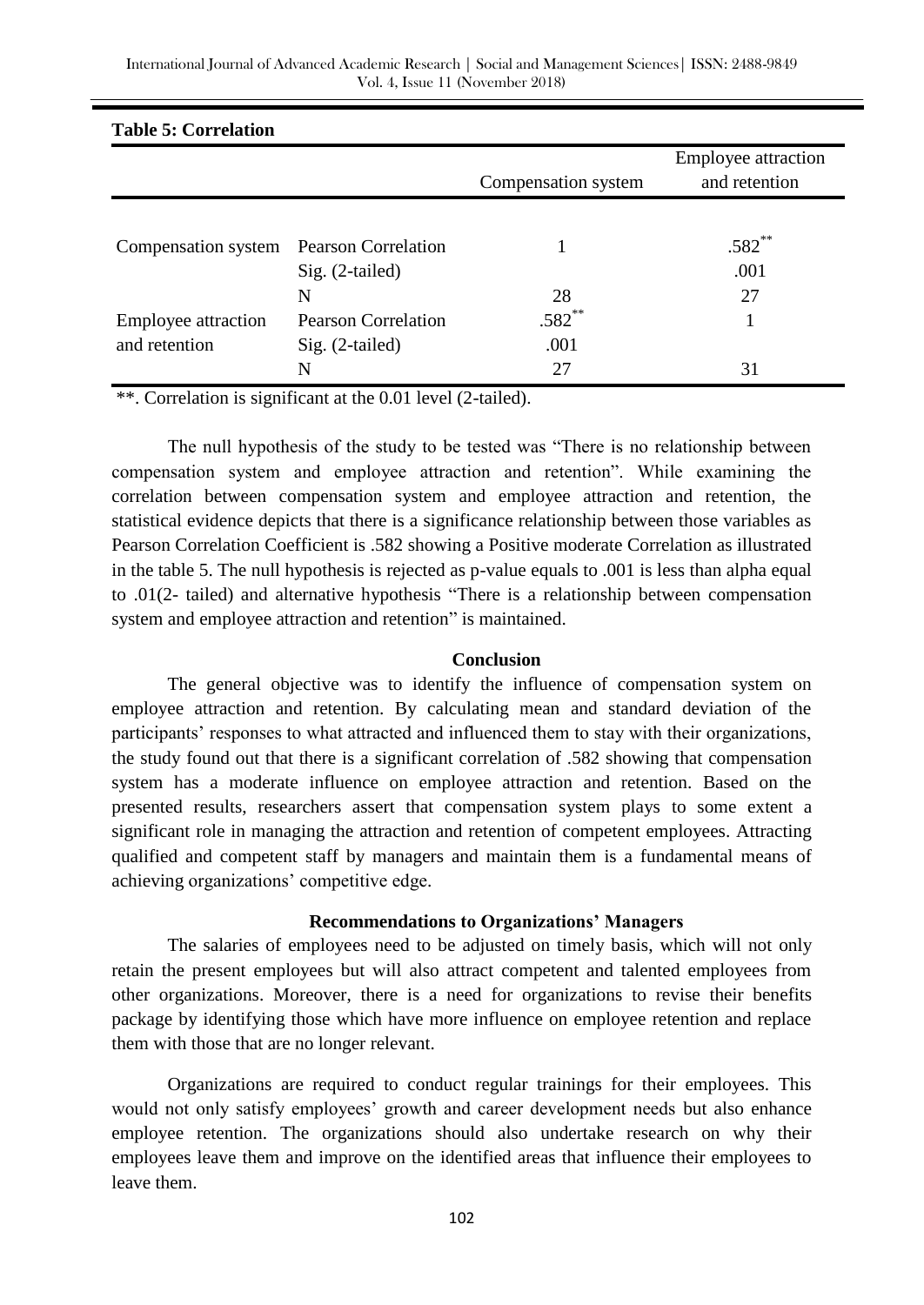### **Suggested Area for Further Research**

The following topics are therefore suggested for further researches:

- Causes of employee turnover intentions even if compensation policy is fabulous;
- Strategies to reduce employee turnover among employees working in Public Institutions.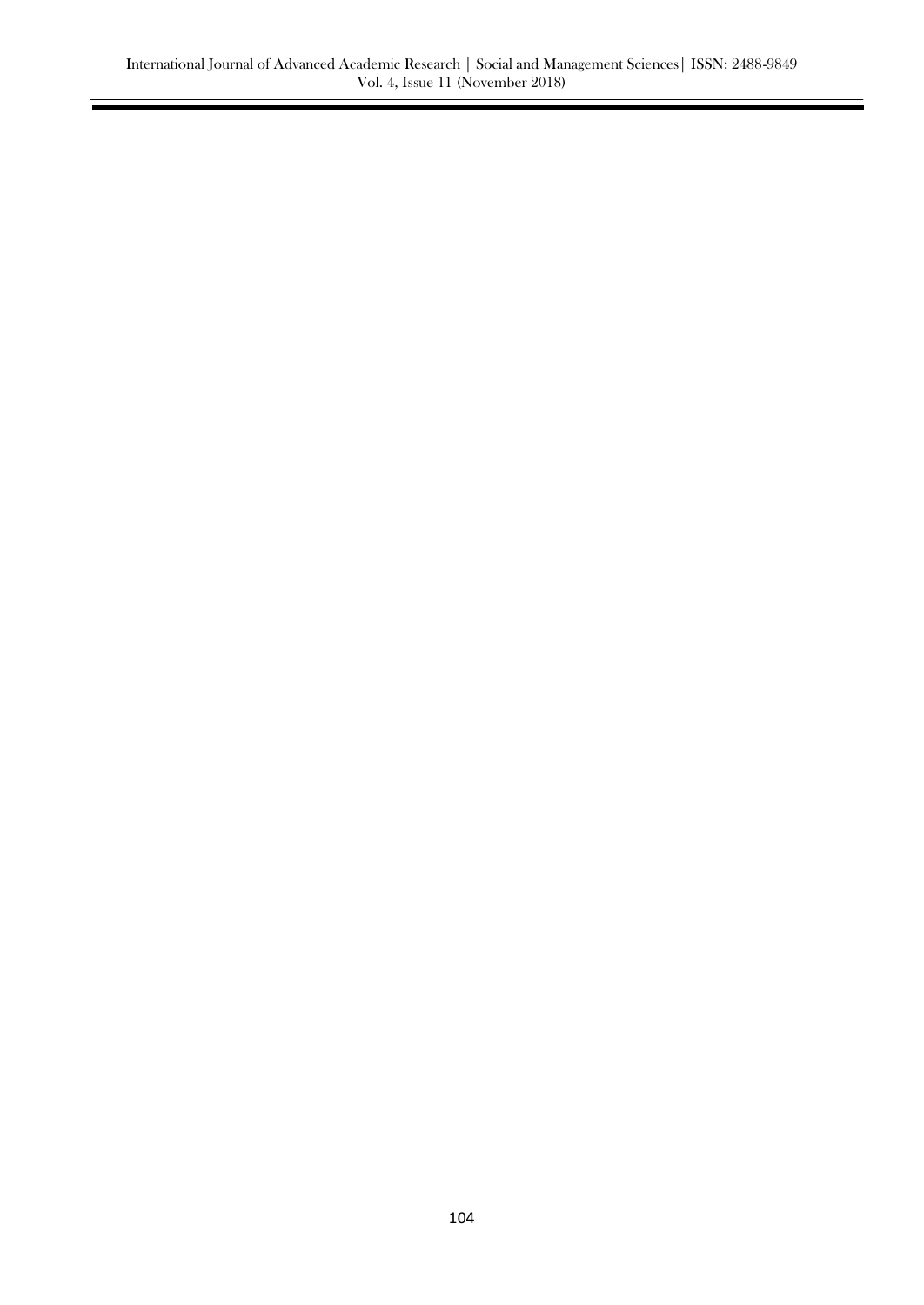#### **REFERENCES**

- Adeoti J.A and Isiaka, S.B. (2006). Non-Financial Compensation and Its Impact on Employee.pdf. *IIorin Journal of Business and Social Sciences*. Retrieved from https://www.unilorin.edu.ng/publications/babaita/Non-Financial Compensation and Its Impact on Employee.pdf
- Aggresti, A. & Franklin, C. (2009). *Statistics: The art and science of learning from data*. London: Piarson, INC.
- Aiman- Smith, L. Bauer, T.N., & Cable, D.N. (2001). Are you attracted? Do you intend to pursue? Arecruiting policy- capturing study. *Journal of Business Psychology*, 16, 219- 237.
- Allen, D. G., Shore, L. M., & Griffeth, R. W. (2003). The role of perceived organizational support and supportive human resource practices in the turnover process. *Journal of Management*, 29(1): 99-118.
- Amos, E.A. & Weathington, B.L. (2008). An analysis of the relationship between employeeorganization value congruence and employee attitudes. *The Journal of Psychology, 142(6):*615-631.
- Armstrong, M.(2003). *Strategic human resources management: A guide to action*. UK: Kogan- Page.
- Baber, A.E. & Bretz Jr, R.D. (2000). *Compensation, attraction and retention*. In Rynes, S.L. & Gerhart, B. *Compensation in organization*. San Francisco, CA: Jossey- Bass.
- Bari, N., Arif, U., & Shoaib, A. (2013). Impact of Non-Financial Rewards on Employee Attitude &Performance in the workplace. A case study of Business Institutes of Karachi. *International Journal of Scientific & Engineering Research, 4*(7), 2554–2559.
- Boswell, W.R., Roehling, M.V., LePine, M.A.& Moynihan,L.M.(2003). *Individual Job choice decision and the impact of job attributes and recruitment practices: A longitudinal field study . Human Resource Management,* 42, 23- 37.
- Brannick, J. (1999), *Employees; Job satisfaction; Labor turnover; Recruiting*, New York: AMACOM.
- Browne, B.A. (1997). *Gender and Preferences for job attributes: A cross cultural comparison. Sex Roles*, 37, 61- 71.
- Cable, D.M. & Judge, T.A. (1994). *Pay preferences and job search decisions: A personorganization fit perspective. Personnel Psychology*, 41, 317- 348.
- Casper, W. J., & Buffardi, L. C. (2004). Work-life benefits and job pursuit intentions: The role of anticipated organizational support. *Journal of Vocational Behavior, 65*(3): 391- 410.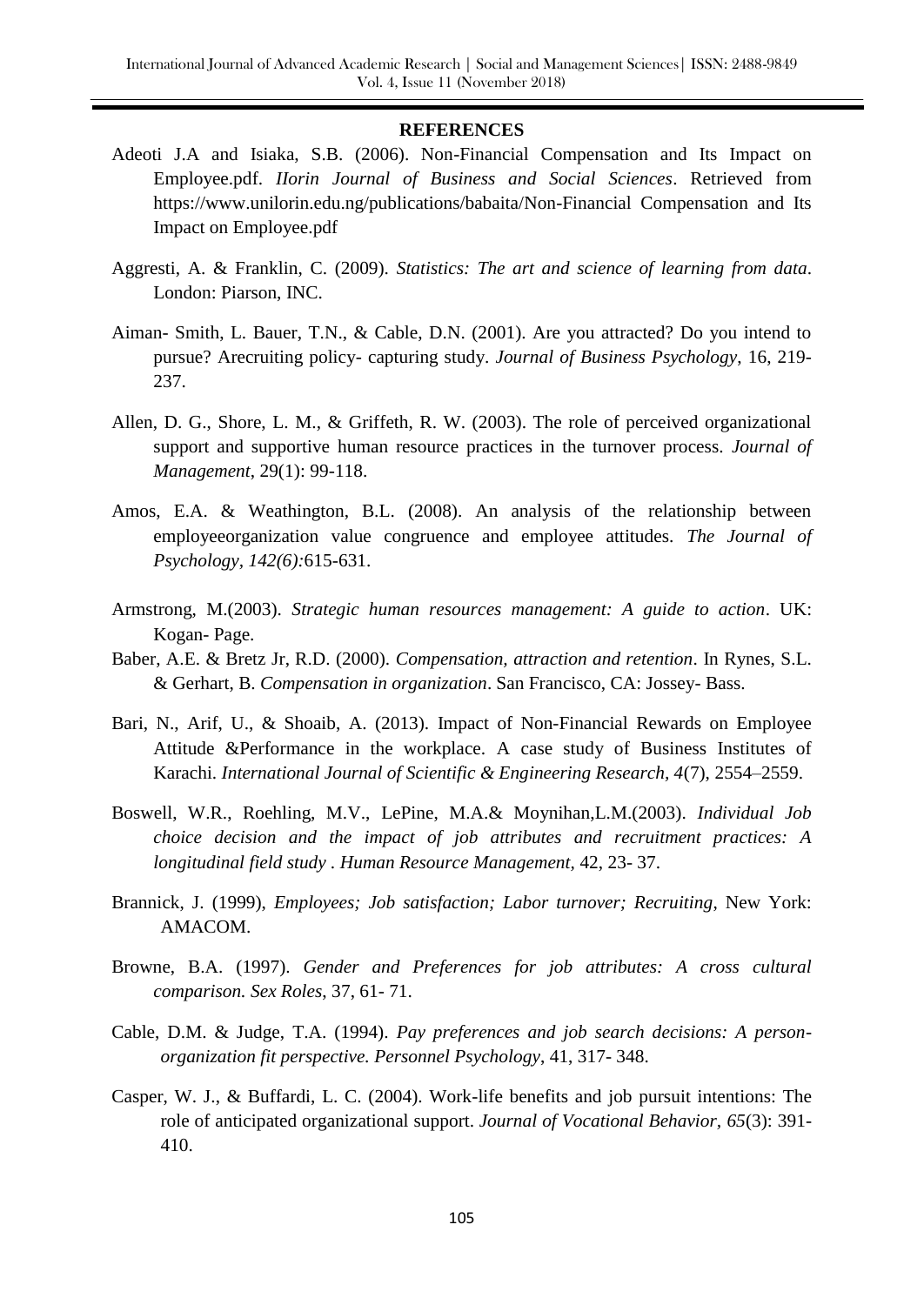- Chapman, D.C., Uggerslev, K.L., Carrol, S.A., Pisentin, K.A., & Jones, D.A. (2005). Applicant attraction to organization and job choice: A meta- analytic review of the correlates of recruiting outcomes. *Journal of Applied Psychology*, 90, 928- 944.
- Clarke, K.F. (2001). What businesses are doing to attract and retain employee- becoming an employer of choice. *In Employee Benefits Journal*, 34-37.
- Cotton, J.L., & Tuttle, J.M. (1986). Employee turnover: A meta-analysis and review with implications for research. *Academy of Management Review*, 11, 55–70.
- Davies.R, (2001). *How to boost staff retention*. In people management, 7(8): 54-56.
- De Young, P.(2000). High technical talent perks are ripe for the picking. *Workspan*, 43(10):28- 33.
- Erasmus, H., Sutton, K.L. and Gong, Y. (2001). Group-based Pay-for-performance Plans and Firm Performance: The Moderating Role of Empowerment Practices. *Asia Pacific Journal of Management*, 1–22.
- Falola H. O., Ibidunni A. S& Olokundun A. M. (2014). Incentives packages and employees' attitudes to work: a study of selected government parastatals in Ogun State, South-West, Nigeria*. International Journal of Research in Business and Social Science IJRBS*, 3(1): 2147-4478.
- Fitz-enz, J. (1990).*Getting and keeping good employees*. In personnel. 67(8): 25-29.
- Frost, L. (2001). Finding the top people. *HR Future Magazine,* 1(3): 30-32.
- Gering , J . & Conner , J .( 2002 ) .A strategic approach to employee retention. *Healthcare Financial Management*, 56(11): 40 – 44.
- Gomez-Mejia, L. R., Balkin, D. B. & Robert, L. C. (2004). *Managing Human Resources*: 4th edition. USA: Prentice Hall.
- Ichniowski, C., Shaw, K. and Prennushi, G. (1997). The effect of human resource management practices on productivity*. In American Economic Review*, 87:291-313.
- Lawler, E. (1990). *Compensation management; Strategic planning; Pay-for-knowledge systems*. San Francisco:Jossey-Bass Publishers.
- Leinfuss, E. (1998). The hiring frenzy continues. *Computer world*, 32(27):64-5.
- Logan, J. K. (2000). *Retention tangibles and intangibles: More meaning in work is essential, but good chair massages won't hurt. Training & Development*, 54 (4):48-50.
- Mercer Report (2003). Mercer study raises red flags for employer pay and benefit plans (Findings of the people at work survey ) .*In Human Resources Department*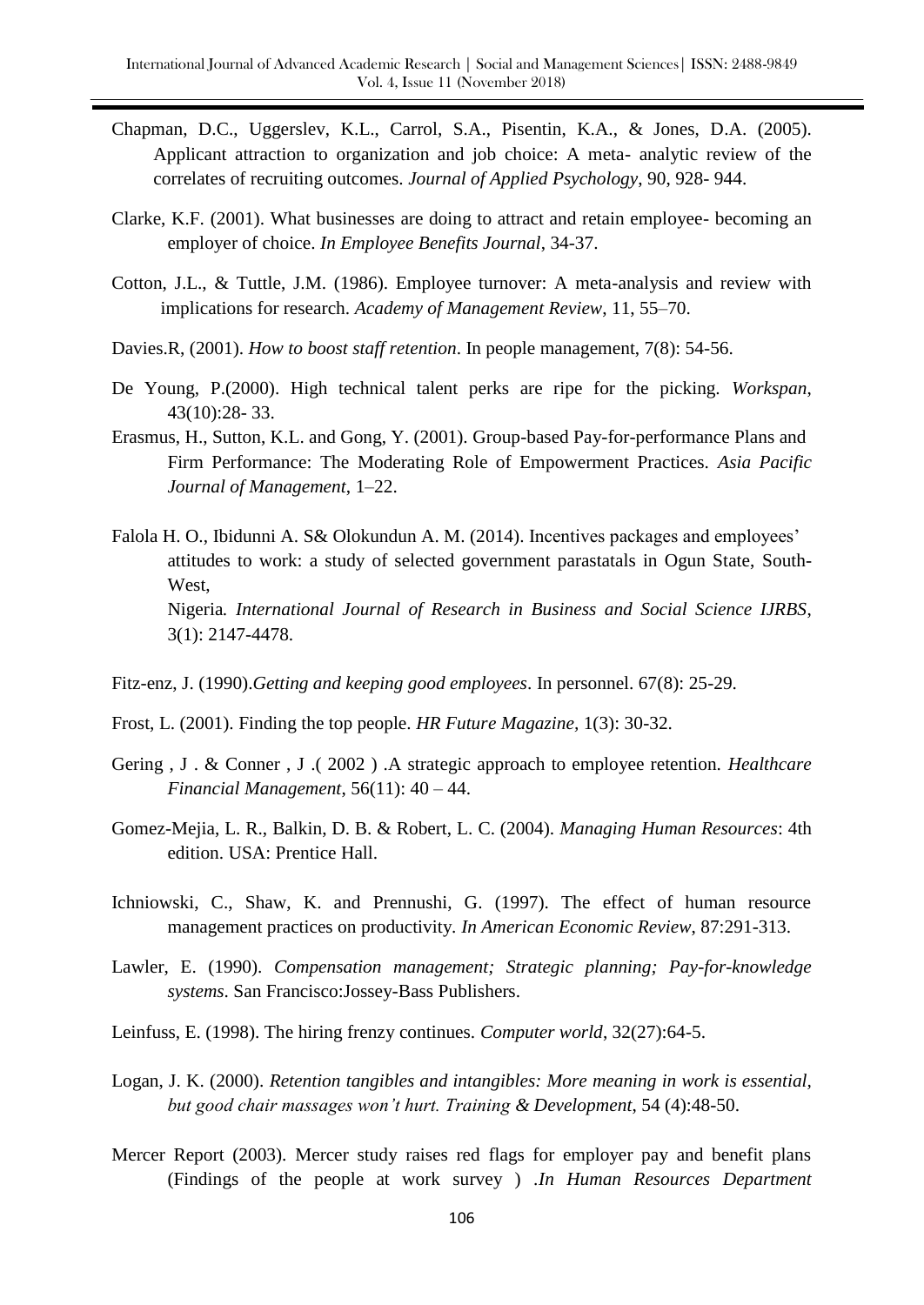*Management Report*, 8-15. Nigeria*. International Journal of Research in Business and Social Science IJRBS*, 2014, 3(1): 2147-4478.

- Milkovich, G., Newman, J., & Gerhart, B. (2010). *Compensation* (11th ed.). New York: Mc Graw-Hill.
- Nyaga, J. W. (2015). NonFinancial Reward and Employee's retention in Private Primary Schools in Kenya ( Kiambu County ), 3(1), 240–254.
- Osibanjo A.O., Abiodun A.J.& Fadugba, A.O., Executive perception of the impact of flexitime on organisational performamce: evidence from the Nigeria Private Sector. *International Journal of Applied Behavioural Economics IJABE*, 1(3):16-27.
- Osteraker, M.C. (1999). Measuring motivation in a learning organization*. Journal of Workplace Learning,* 11, 73-77.
- Parker, O. &Wright, L. (2001). Pay and employee commitment: the missing link. *In Ivey Business Journal*.65 (3): 70-79.
- Ryan, R. M. & Deci, E. L. (2000). Self Determination Theory and the Facilitation of Intrinsic self- motivation, Social Development and Well being. *American Psychologist,* 55:68- 78.
- Rynes, S.L. & Cable, D.M. (2003). *Recruitment Research in twenty- first century. Handbook of Psychology: Industrial and Organizational Psychology*. Hoboken, NJ: John Wiley & Son.
- Saks, A.M., Wisner, W.H., & Summers, R.J. (1996). Effects of job previews and compensation policy on applicant attraction and job choice. *Journal of Vocational Behavior*, 49: 68- 85.
- Schuler, S.R. &Jackson, S.C. (2006). *Managing Human Resources. Cengage Learning. Sociology*, 66(1): 32-40.
- Smith, M. K. (2001) .Young people, informal education and association. The informal education homepage. Retrieved from homepage. http:/[/www.infed.org/youthwork/ypandassoc.htm.on](http://www.infed.org/youthwork/ypandassoc.htm.on) May 24, 2015.
- Sons, J. W. (2015). *The WorldatWork Handbook of Compensation, Benefits, and Total Rewards: A Comprehensive Guide for HR Professionals*. WorldatWork.
- Tan, S. (2009). The Relationship Between Compensation System (Financial and Non-Financial) and Employees' Motivation. 1-50.
- Van Knippenberg, D. (2000). Work motivation and performance: A social identity perspective. *Applied Psychology: An International Review, 49*(3), 357-371.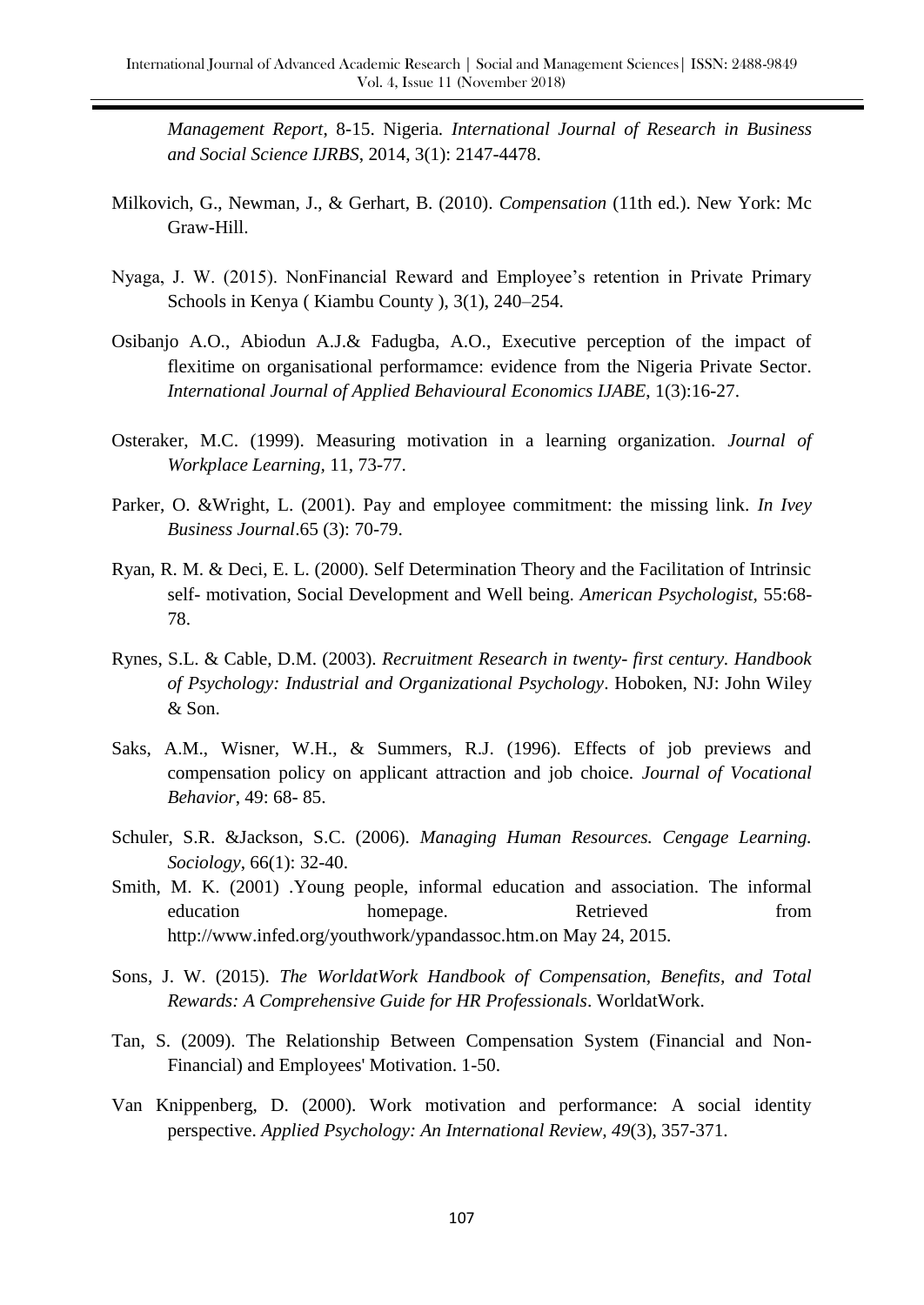- Williams, M.L. & Dreher, G.F. (1992). Compensation system attributes and applicants pool characteristics: *Academy of Management Journal*, 35, 571- 595.
- Willis, C. (2000). *Go for your goals.* Working woman, 6-7.
- Yousaf,S.; Latif,M,;Aslam, S.& Saddiqui,A.(2014). Impact of Financial and Non-Financial Rewards on Employee Motivation. Middle-East Journal of Scientific Research, 21(10):1776-1786.
- Zineldin, M. (2000). TRM Total Relationship Management .*Student litterateur*. Lund.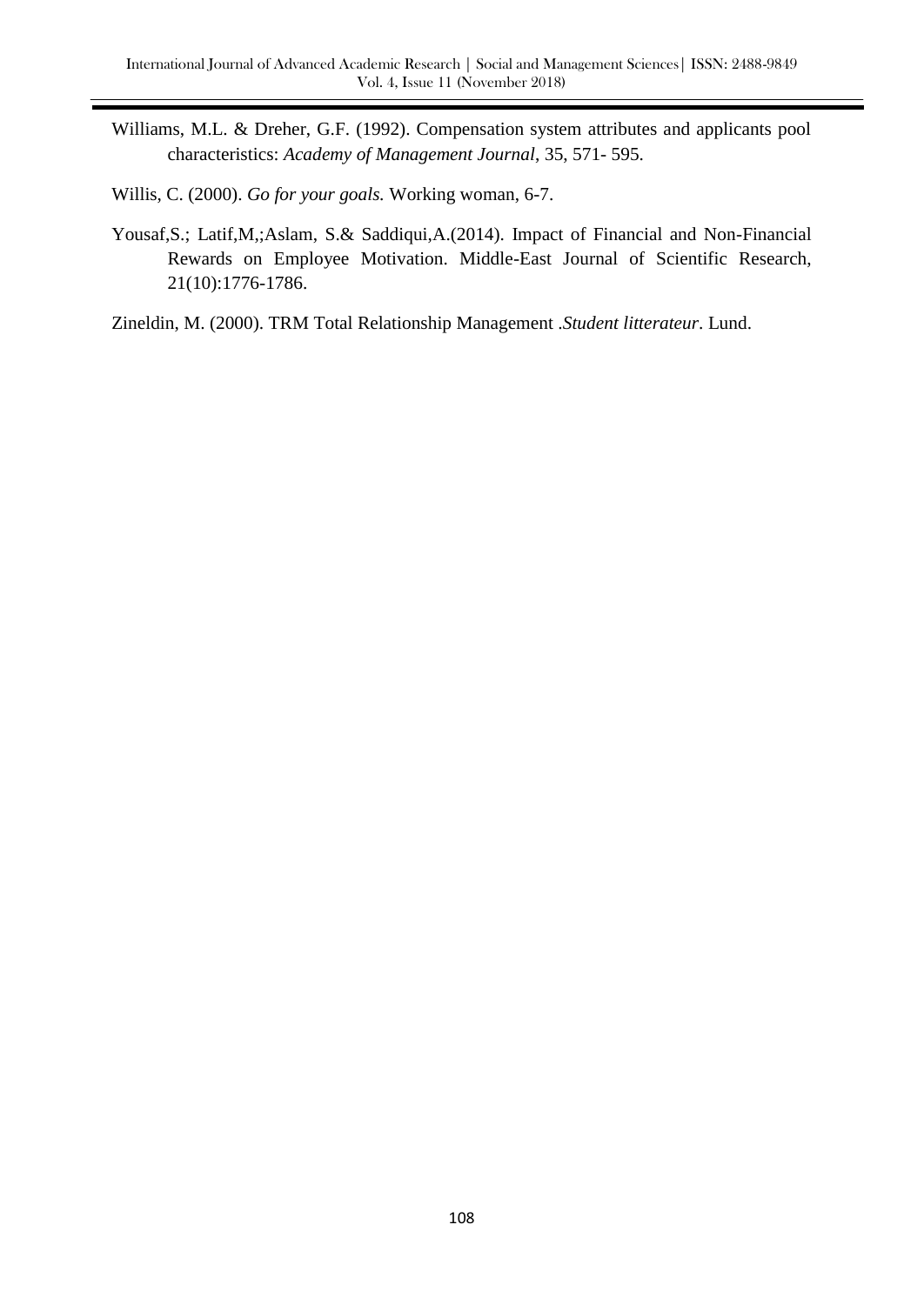# **Appendix**

## **Research Questionnaire**

## **PART A: Biographical Information**

This section includes 5 questions. Please tick the correct answer.

| 1. Gender                                                               |  |
|-------------------------------------------------------------------------|--|
| b) Female<br>Male<br>a)                                                 |  |
| 2. Marital status:                                                      |  |
| b) Married<br>Others<br>Single<br>a)                                    |  |
| 3. Age range (years)                                                    |  |
| b) $31-40$<br>25-30<br>c) $41-50$<br>d) 51 and above<br>a)              |  |
| <b>6.</b> Qualification                                                 |  |
| b) Bachelor<br>$d$ ) PhD<br><b>Advanced Diploma</b><br>c) Masters<br>a) |  |
| 5. How long have you worked for your organization?                      |  |
| b) Between 5-10 years<br>c) 10 years and above<br>a) Between 3-5 years  |  |

# **PART B: Perception of Respondents on Compensation System**

# **Scale: 1-Strongly Disagree (SD), 2- Disagree, 3- Agree (A), 4-Strongly Agree (SA)**

| N <sub>0</sub> | <b>Assertions on compensation systems</b>                              | <b>SD</b>    | D              | A | <b>SA</b>      |  |  |
|----------------|------------------------------------------------------------------------|--------------|----------------|---|----------------|--|--|
|                | <b>Financial compensation</b>                                          |              |                |   |                |  |  |
| $\mathbf{1}$   | My salary satisfies my basic needs.                                    | 1            | $\overline{2}$ | 3 | $\overline{4}$ |  |  |
| $\overline{2}$ | I am satisfied with the flexible benefits provided by my organization. |              | $\overline{2}$ | 3 | $\overline{4}$ |  |  |
| 3              | My salary is fair compared to my counterparts in similar jobs in other | 1            | $\overline{2}$ | 3 | $\overline{4}$ |  |  |
|                | organizations.                                                         |              |                |   |                |  |  |
| $\overline{4}$ | My salary is fair compared to my peers' within my organization.        | 1            | $\overline{2}$ | 3 | $\overline{4}$ |  |  |
| 5              | I will change my job in favor of a higher pay.                         |              | $\overline{2}$ | 3 | $\overline{4}$ |  |  |
| 6              | I prefer fixed payment over variable pay.                              | 1            | $\overline{2}$ | 3 | $\overline{4}$ |  |  |
|                | <b>Non-financial compensation</b>                                      |              |                |   |                |  |  |
| 7              | I am interested in the job because of there are strong promotion       | $\mathbf{1}$ | $\overline{2}$ | 3 | $\overline{4}$ |  |  |
|                | opportunities.                                                         |              |                |   |                |  |  |
| 8              | I am satisfied with the working conditions at my work place.           | 1            | $\overline{2}$ | 3 | $\overline{4}$ |  |  |
| 9              | I am provided with career development opportunities.                   | 1            | $\overline{2}$ | 3 | $\overline{4}$ |  |  |
| 10             | There job security in my organization.                                 |              | $\overline{2}$ | 3 | $\overline{4}$ |  |  |
| 11             | I am recognized for the work I do for the organization.                |              | $\overline{2}$ | 3 | $\overline{4}$ |  |  |
| 12             | My organization provides me with non-financial rewards.                | 1            | 2              | 3 | $\overline{4}$ |  |  |